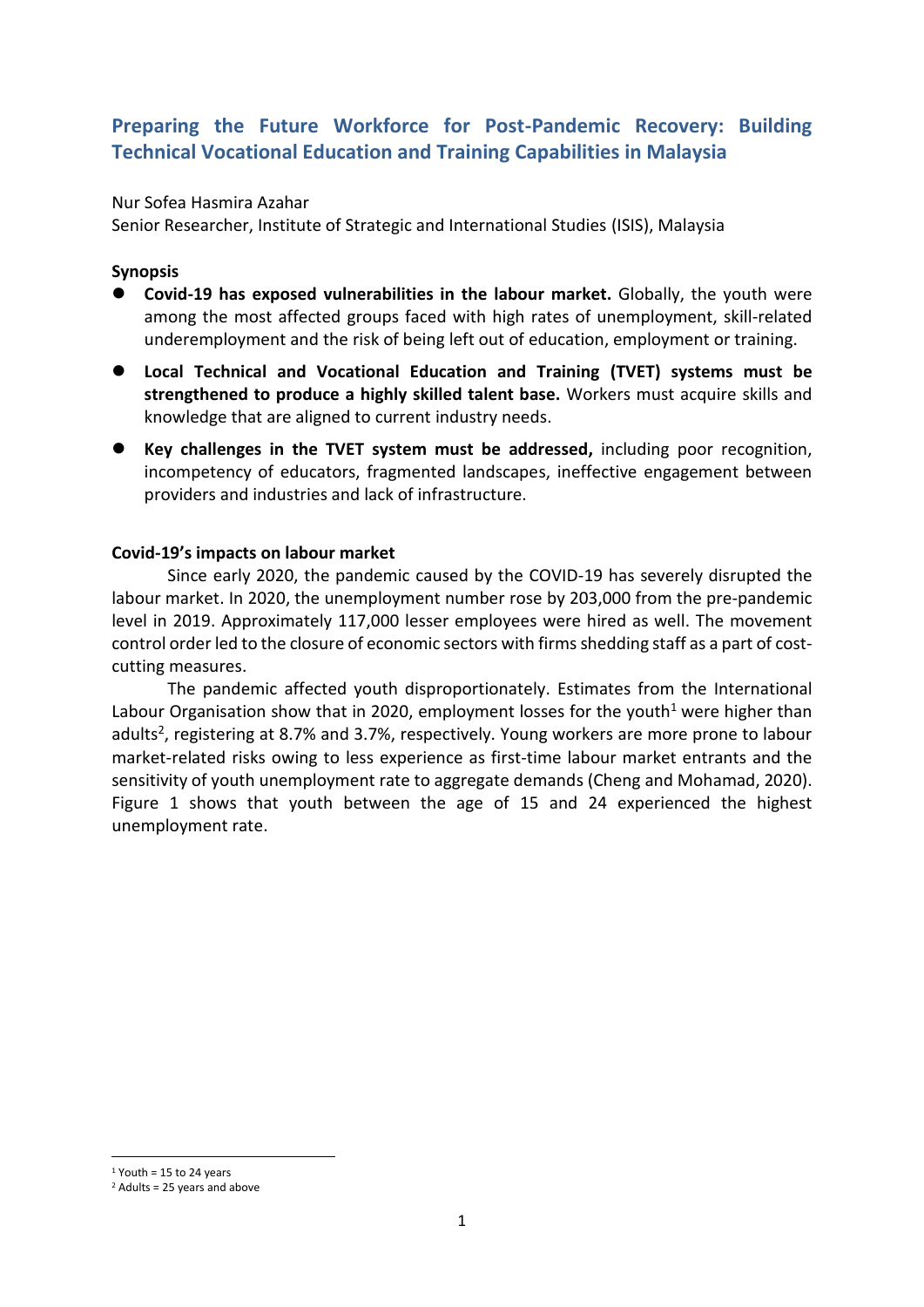

Figure 1: Youth unemployment rate remains the highest

Another alarming finding is their state of inactivity, reflected in the share of youth who are currently not in education, employment or training (NEET). In 2018, compared to developed nations such as Singapore (4.1%), Switzerland (6.2%) and Germany (5.7%), Malaysian youth who are NEET accounted for 12.5% of the total youth population.

The pandemic serves as a wake-up call for Malaysia to focus more on the workforce's skills. As Malaysia strives to achieve a high-income nation status, a skilled workforce is crucial not only for innovation but also to unlock growth while ensuring inclusivity and sustainability. At present, the workforce remains concentrated at the semi-skilled level (Figure 2). This can be attributed to slow innovation and a heavy reliance on low-skilled foreign workers. All of this resulted in low productivity, depressed wages and the creation of more low-skilled jobs (BNM, 2021). These structural issues are found to be the underlying reasons for the failure to meet the skilled workforce target of 30.1% by 2020 (EPU, 2021).



Source: DOSM, author's calculations

Another key indicator of structural issues in the labour market is skill-related underemployment. Defined as tertiary-educated workers in semi-skilled and low-skilled occupations, skill-related underemployment existed before the pandemic but was exacerbated by the health crisis. Figure 3 shows that as of 3Q2021, the national skill-related underemployment rate remains at 37.7% or 1.87 million workers.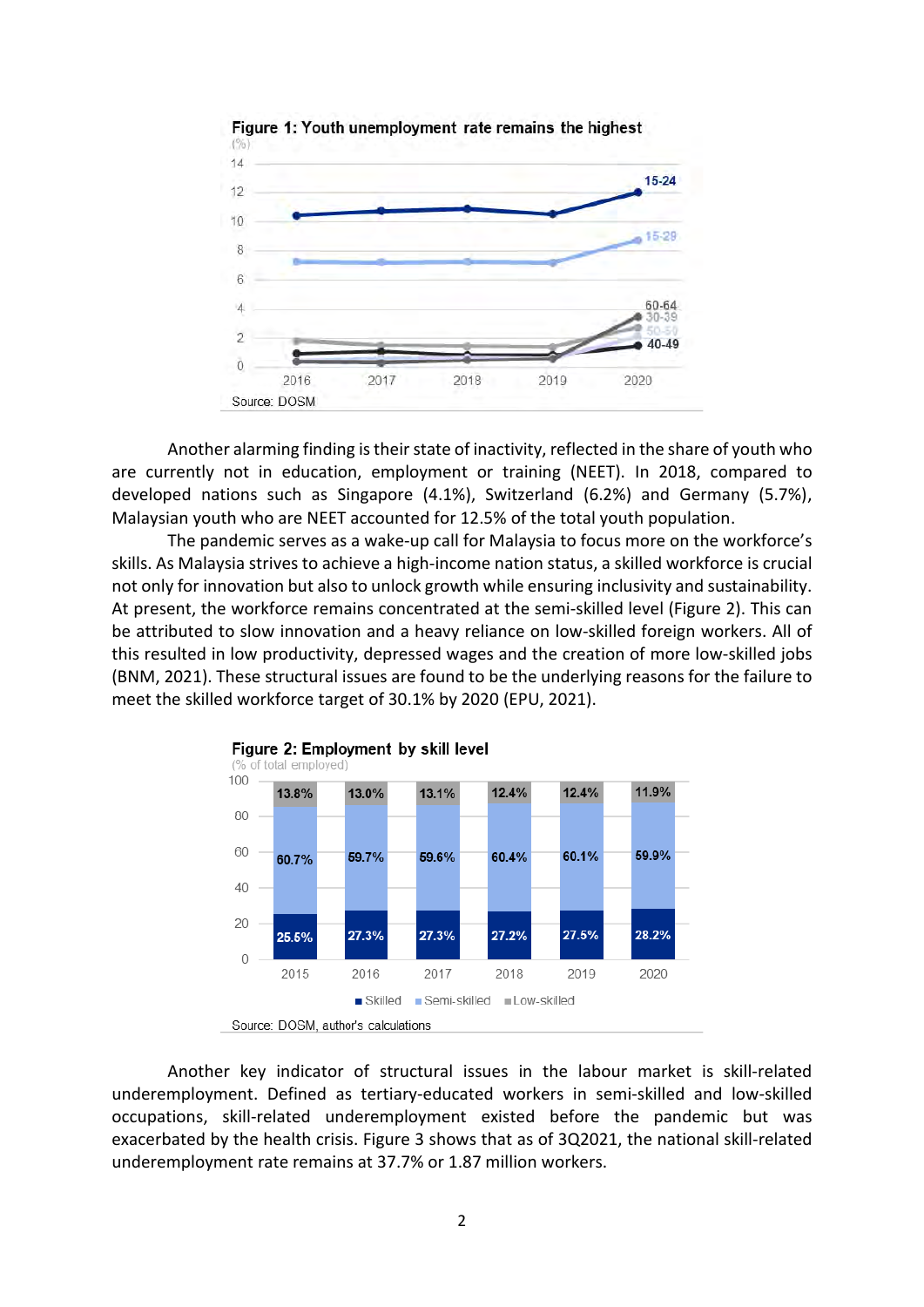

Given the labour market's challenging conditions, the workforce, especially the youth, must be equipped with skills and knowledge to survive the post-pandemic recovery. One way to achieve this is to strengthen the role of Technical and Vocational Education and Training (TVET) in the education system; thus, producing more skilled talents. This is consistent with the broad definition of TVET, i.e. a range of learning experiences comprising education, training and skills development that are relevant to the world of work (UNESCO, 2015).

Under the Tenth Malaysia Plan (10MP), TVET was identified as one of the main drivers to transition Malaysia into a high-income economy (EPU, 2010). In 11MP, transforming TVET was one of the game-changers to fulfil widening industry demands and contribute to economic growth (EPU, 2015).

Despite these efforts, strengthening TVET faces several challenges.

#### **Main challenges in the TVET system**

The first and key factor affecting public support is social stigma. The vocational pathway is seen as the second or last choice after traditional academic pathway to tertiary education. This impression is reinforced by the idea that vocational schools or colleges are intended for certain groups, i.e. poor performers or dropouts (Ismail and Hassan, 2013). These negative perceptions have resulted in unfavourable media coverage, low self-esteem among TVET students and parents or students not opting for vocational pathways (UNESCO, 2018). It is also likely to have contributed to the low youth enrolment rate at Malaysian TVET institutions (Figure 4).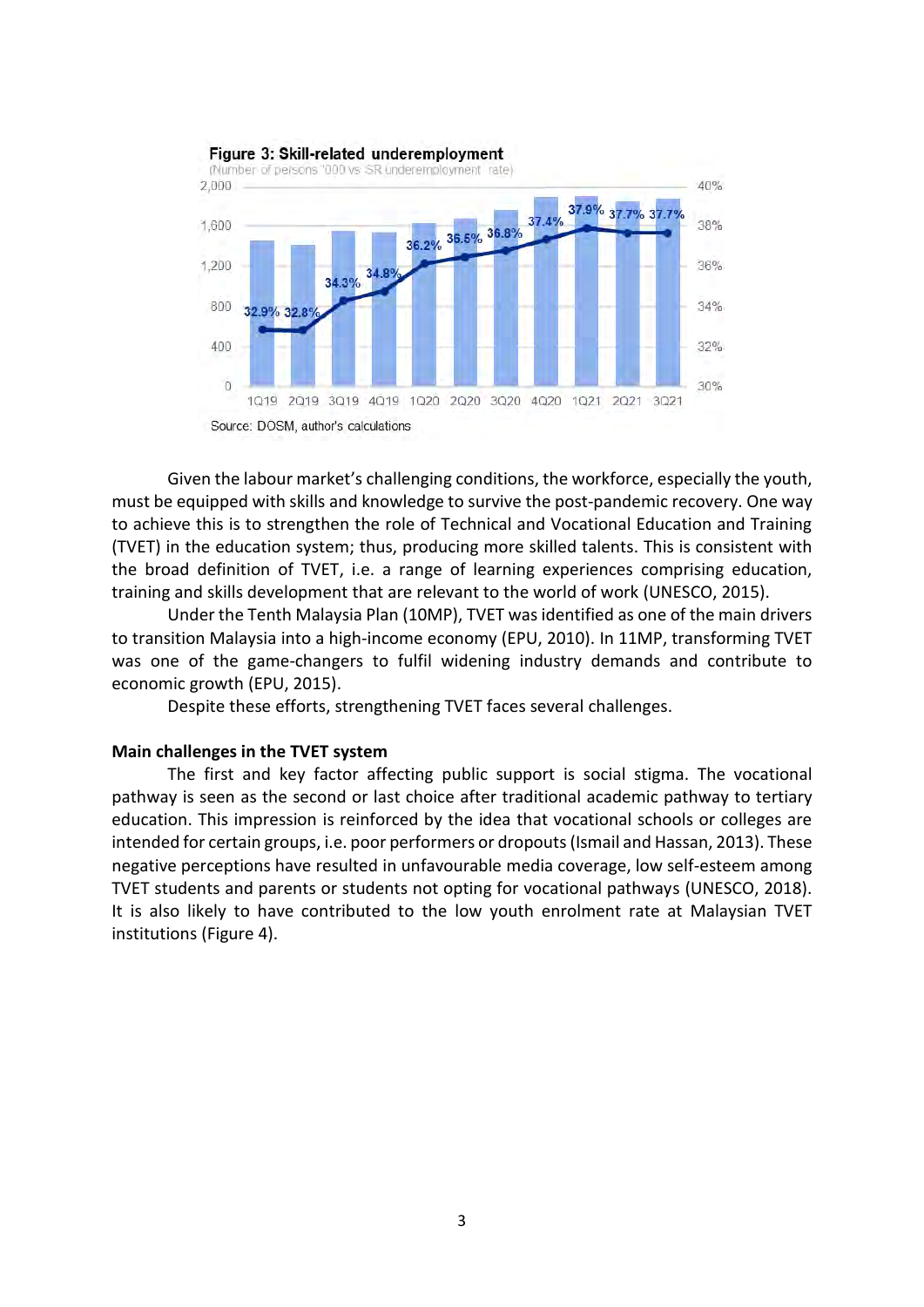

Figure 4: Country-wise youth enrolment rate at TVET institutions  $(%)$ 

The second issue is the instructors' knowledge and skills gap. Research has shown that owing to staff shortages, the teaching quality at institutions has been compromised. Several TVET instructors are directly hired solely on academic achievements, not industrial experience, worsening the situation. Other factors include difficulties in attending professional development programmes because of limited budget, overwhelming workload, rotation system and a poor command over English (Ismail, Mohd Nopiah and Mohd Sattar, 2018).

The third factor is the fragmented TVET landscape. There are numerous TVET providers, including multiple ministries such as Human Resources, Education, Higher Education, Youth and Sports, Works, state governments and private institutions (MyRIVET, 2020). Thisled to a duplication of programmes and TVET providers operating in silos – causing confusion among students and employers.

Fourth, there is a mismatch between TVET programmes and industry demands. Although Industry Lead Bodies exist to ensure that the curriculum is aligned with industry demand, the lack of industry input into the curriculum design has led to a severe gap in high quality skills. Many employers complain about the lack of skills among TVET graduates, especially language, communication and critical thinking. The lack of collaboration between TVET providers and industry players is also found to be due to industries being overwhelmed with requests for collaborations from multiple TVET providers (EPU, 2015).

The fifth issue is related to infrastructure. As evidenced by the online learning model during the pandemic, students from all over the globe experienced difficulties, ranging from poor internet connectivity to expensive data packages and a lack of equipment (UNESCO-UNEVOC International Centre, 2020). Converting TVET training to e-learning was also difficult because vocational education generally emphasises on practical training (World Bank, 2020).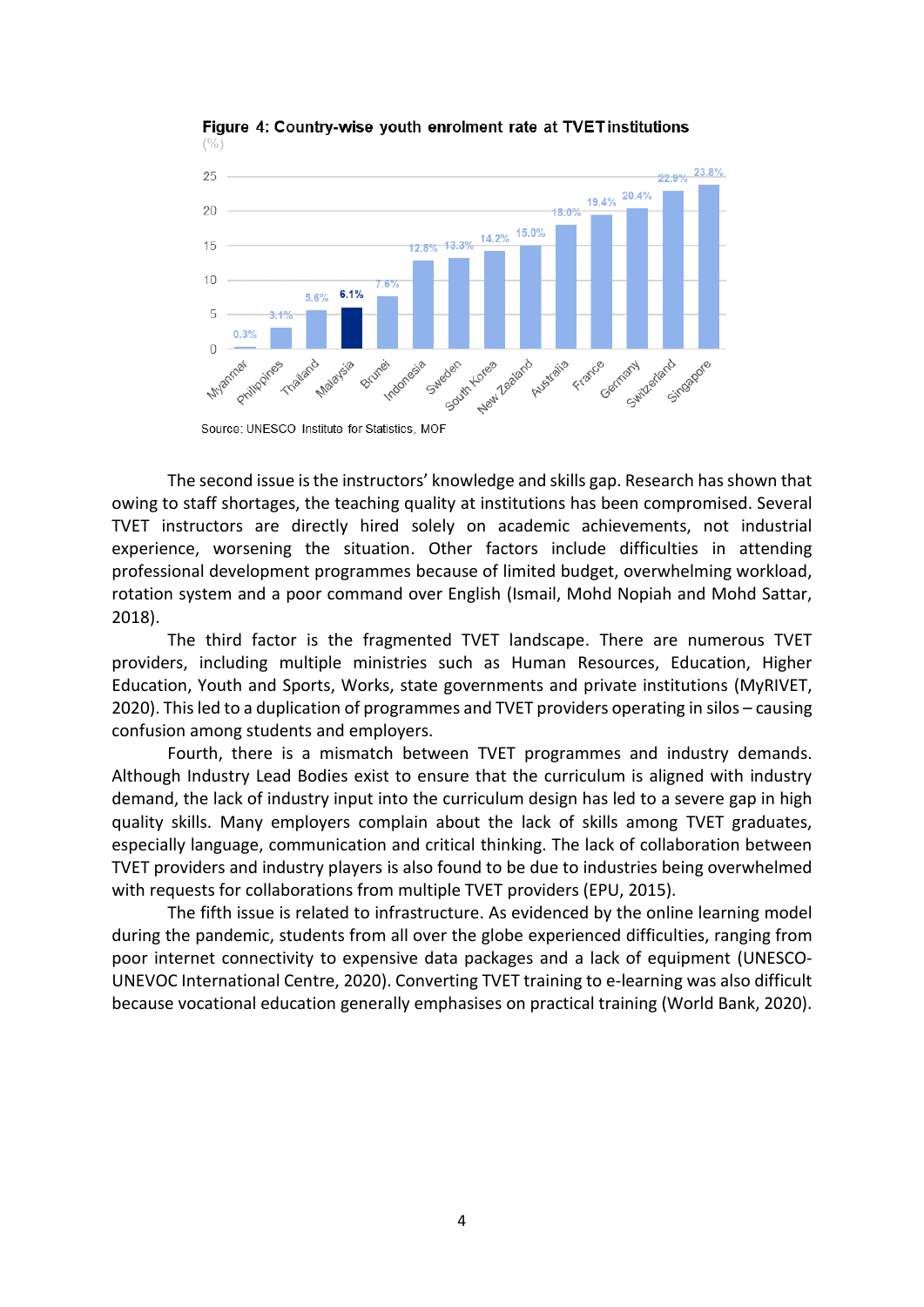## **Policy recommendations**

Given the long-standing challenges of Malaysia's TVET system, the following policy actions can address the aforementioned issues:

- 1. **Improve awareness about TVET.** By educating the public about vocational alternatives and career opportunities through counselling and guidance services, awareness can be increased. Promote TVET success stories among the youth to improve employment prospects. Be transparent on data related to TVET's progress, for example, enrolment and marketability rates and skill levels of recent graduates.
- 2. **Strengthen educators' competency.** Make it compulsory for all TVET instructors to possess industrial experience. Currently, industrial experience is only required for teaching staff to conduct Level 4 and 5 certification courses (MQA, 2019). Improve their English and ICT proficiency and assess them regularly via an e-profiling system.
- 3. **Tackle governance and programme duplication.** Consolidate the numerous TVET programmes into fewer niche programmes. Create a single body to aid coordination (e.g. the National TVET Council under 12MP).
- 4. **Equip students with industry level skills and knowledge.** Enhance industry-led curriculum with strong emphasis on the Fourth Industrial Revolution as well as soft skills that are equally important at the workplace. Similar to Germany, there should be stronger public–private collaboration with regard to planning and implementation processes.
- 5. **Tackle infrastructure shortfalls.** By investing in remote learning and skill development, TVET trainees will be able to experience hands-on training virtually via web-based tools and labs, and incorporate virtual and augmented reality tools in their training.
- 6. **Use evidence-based research and evaluation.** To ensure the effectiveness of TVET policies or programmes, the Malaysia Research Institute for Vocational Education and Training should be empowered to disseminate more research reports and articles to address gaps in the existing TVET system and offer recommendations.

## **References**

Cheng, C. and Mohamad, J. (2020). Youth Unemployment in Malaysian and the Region. January/February 2020. Japan SPOTLIGHT. Available at [https://www.jef.or.jp/journal/pdf/229th\\_Special\\_Article.pdf](https://www.jef.or.jp/journal/pdf/229th_Special_Article.pdf)

EPU. (2010). Tenth Malaysia Plan 2011-2015. Prime Minister's Department, Putrajaya. Available at https://www.epu.gov.my/sites/default/files/2021-09/RMK10.pdf

EPU. (2015). Strategy 9: Transforming Technical and Vocational Education and Training to Meet Industry Demand. Eleventh Malaysia Plan 2016-2020. Prime Minister's Department, Putrajaya. Available at [https://www.epu.gov.my/sites/default/files/2021-](https://www.epu.gov.my/sites/default/files/2021-05/Strategy%20Paper%2009.pdf) [05/Strategy%20Paper%2009.pdf](https://www.epu.gov.my/sites/default/files/2021-05/Strategy%20Paper%2009.pdf)

EPU. (2021). Twelfth Malaysia Plan 2021-2025: A Prosperous, Inclusive, Sustainable Malaysia. Prime Minister's Department, Putrajaya. Available at <https://rmke12.epu.gov.my/en>